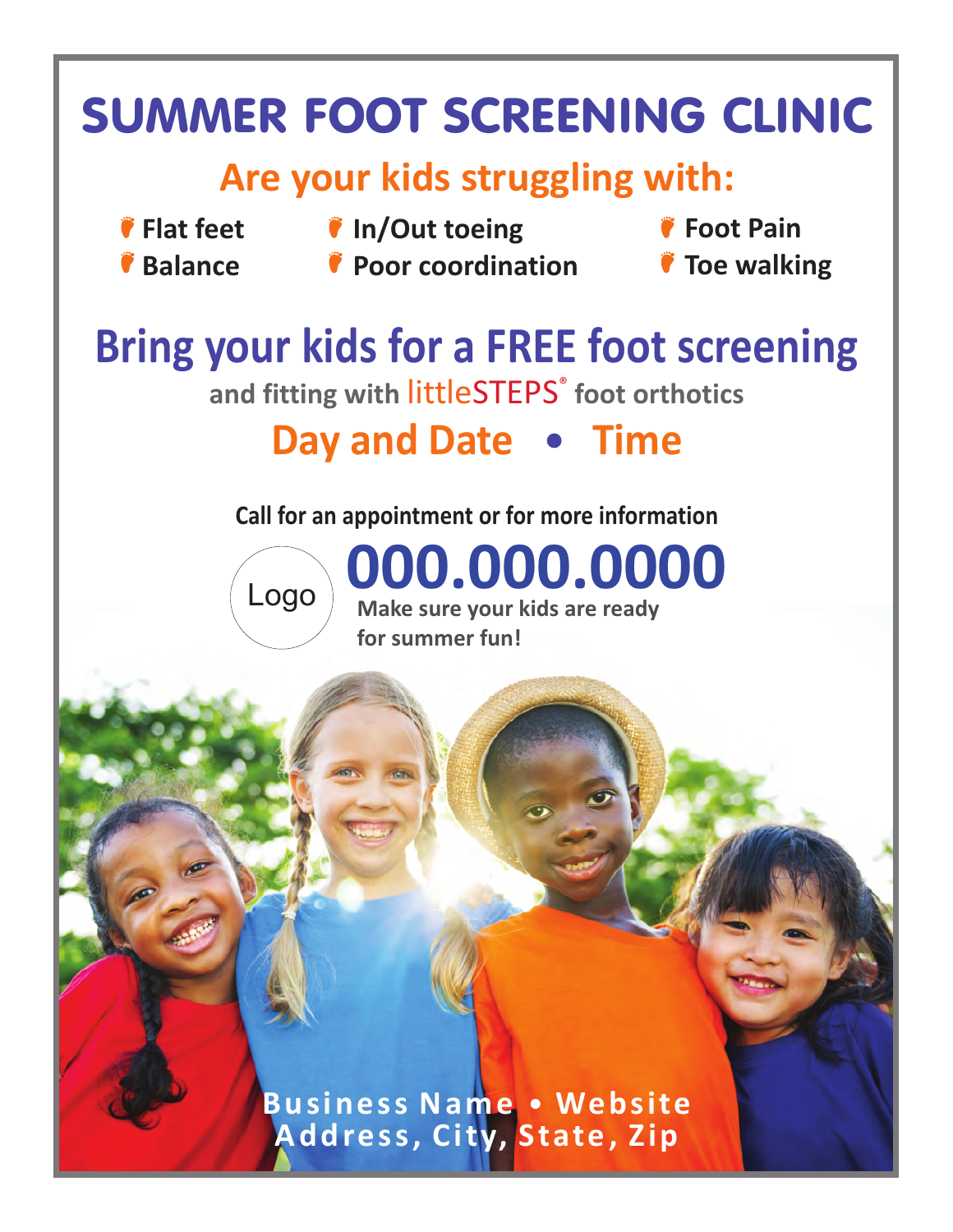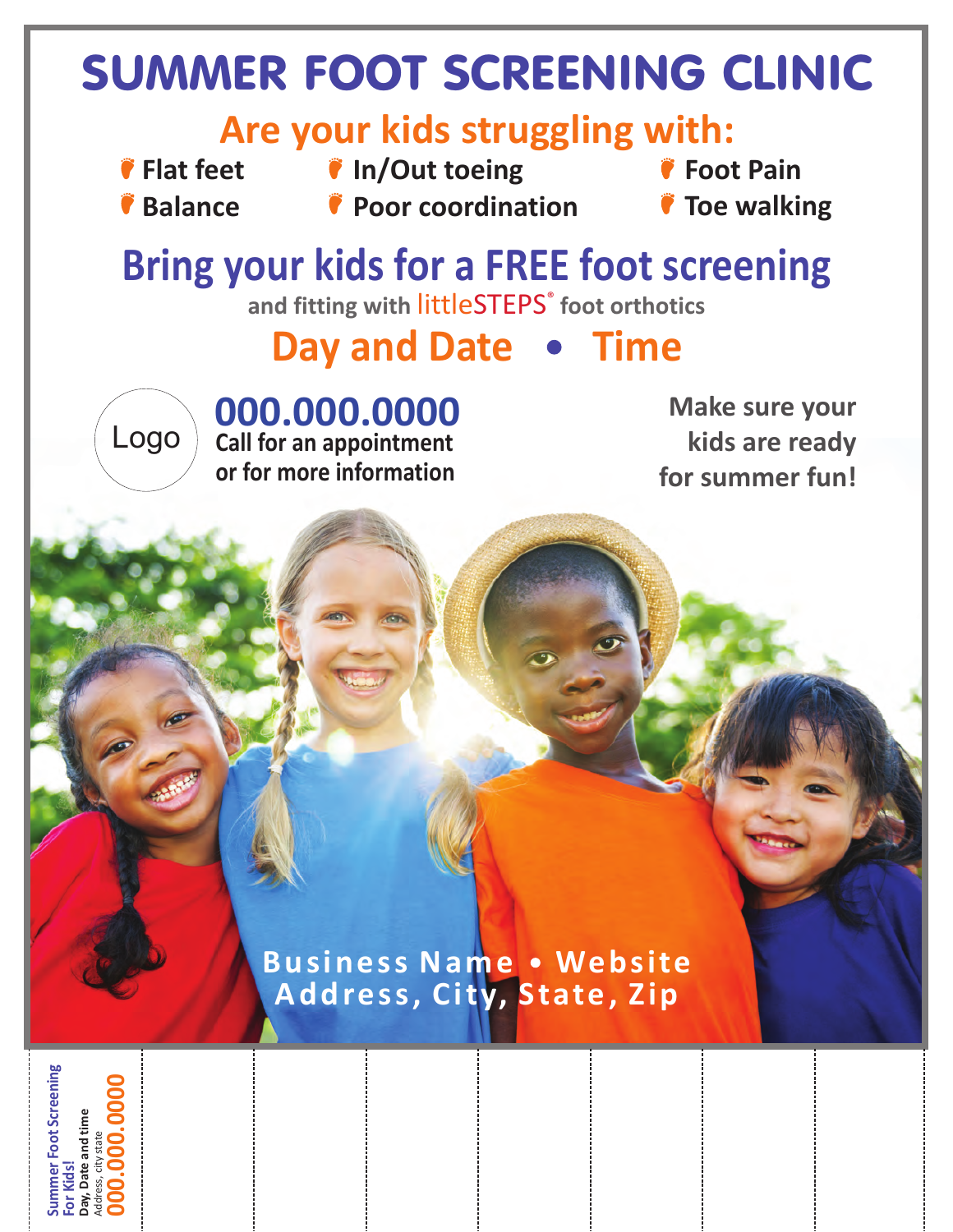## SUMMER FOOT SCREENING CLINIC **Bring your kids for a FREE foot screening**

and fitting with littleSTEPS<sup>®</sup> foot orthotics **Day and date • time** 

**If your kids struggling with:**

**Flat feet In/Out toeing Balance C** Poor coordination C Toe walking **Foot Pain**

**Ages 1-17 Welcome!**

**Call for more information 000.000.0000** Logo

**Address, sity state zip Name of Business website**

#### SUMMER FOOT SCREENING CLINIC **If your kids struggling with: Flat feet In/Out toeing Balance Poor coordination Toe walking Foot Pain Bring your kids for a FREE foot screening** and fitting with littleSTEPS<sup>®</sup> foot orthotics **Day and date • time Call for more information 000.000.0000 Name of Business Ages 1-17 Welcome!** Logo

**Address, sity state zip website**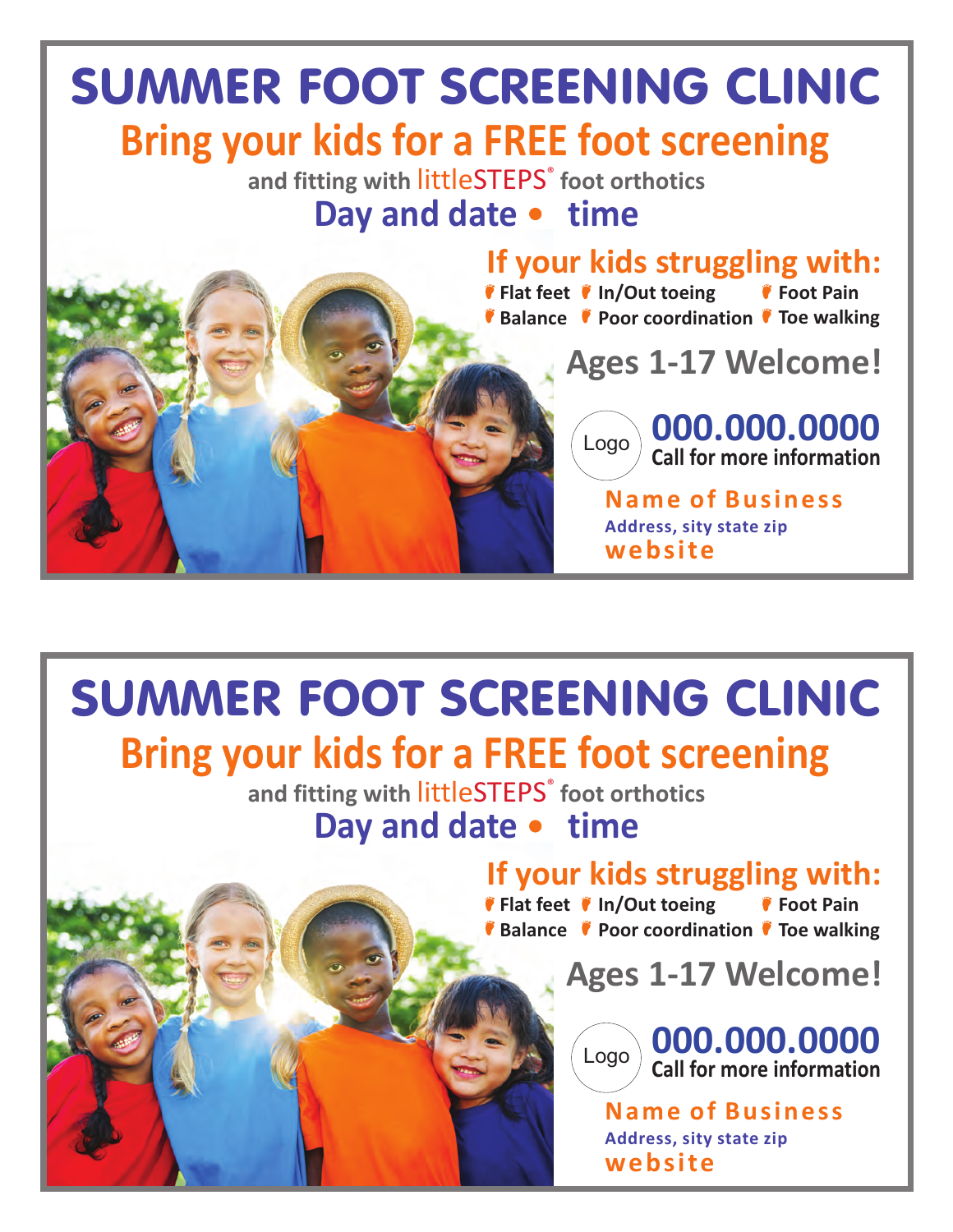## Refer Patients to our upcoming Summer Pediatric Foot Clinic **Day and Date • time**

#### **CLINIC LOCATION:**

Business Name  $\bullet$  location address, City, State, Zip

#### **Send kids to our clinic if they are experiencing:**

- 
- **Flat feet In/Out toeing**
- **Balance**
- **Poor coordination**
- **Foot Pain**
- **Toe walking**

#### **The Clinic Includes:**

- **FREE Foot Exam/Gait Analysis**
- **Possible Test Fitting with Prefab Orthotics** little ${\sf STEPS}^{\circledast}$
- **Recommendations for Future Treatment**

### **For Kids ages 1-17**

**Parents interested in bringing their kids can register by calling**

#### **or online at businessname.com 000.000.0000**

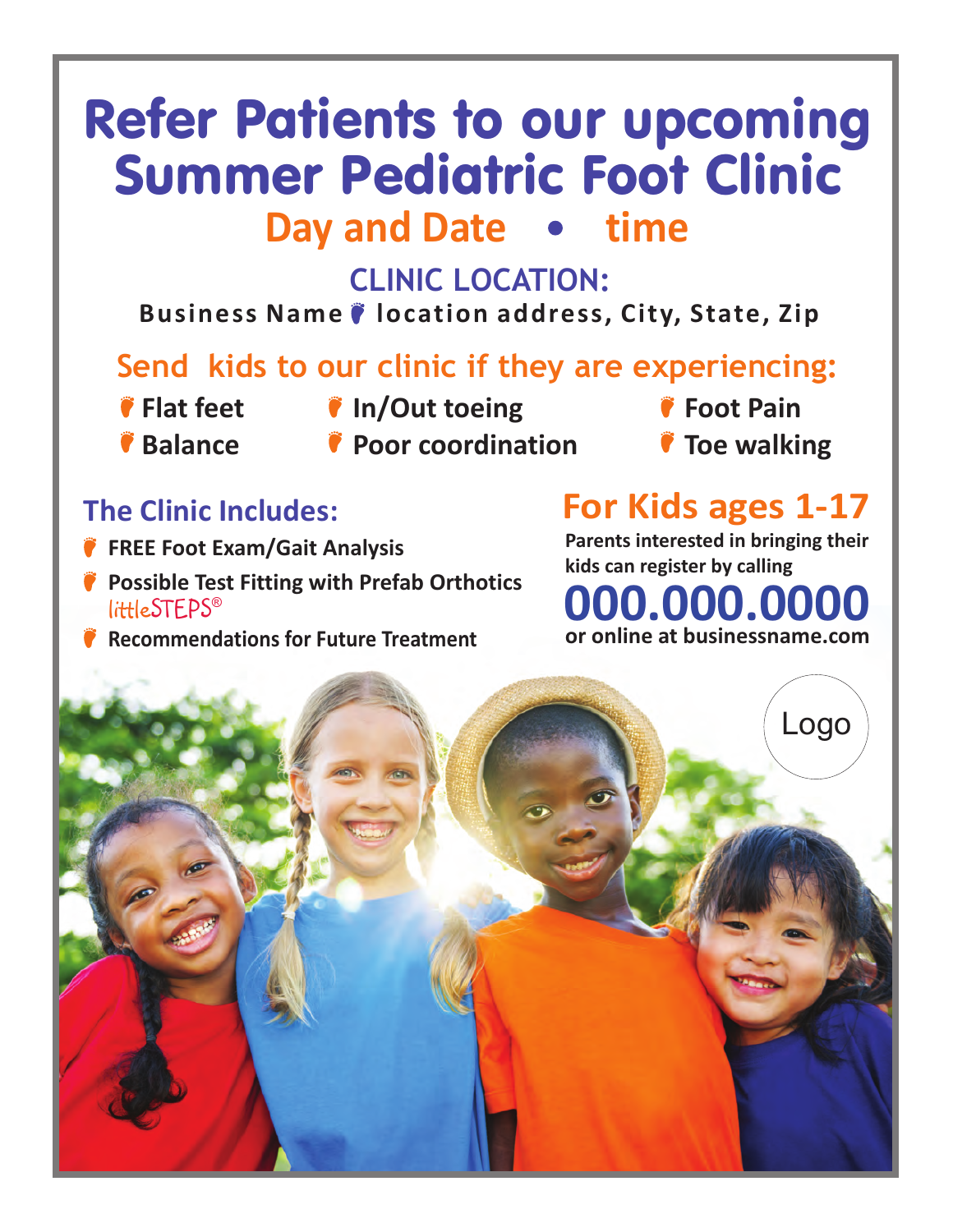### SIGN ME UP FOR THE SUMMER FOOT SCREENING CLINIC **Day and Date • Time**





**Address, sity state zip Name of Business website**

| <b>Name</b> |  | Adult/Child Shoe Size Email (for confirmation) | <b>Phone</b> |
|-------------|--|------------------------------------------------|--------------|
|             |  |                                                |              |
|             |  |                                                |              |
|             |  |                                                |              |
|             |  |                                                |              |
|             |  |                                                |              |
|             |  |                                                |              |
|             |  |                                                |              |
|             |  |                                                |              |
|             |  |                                                |              |
|             |  |                                                |              |
|             |  |                                                |              |
|             |  |                                                |              |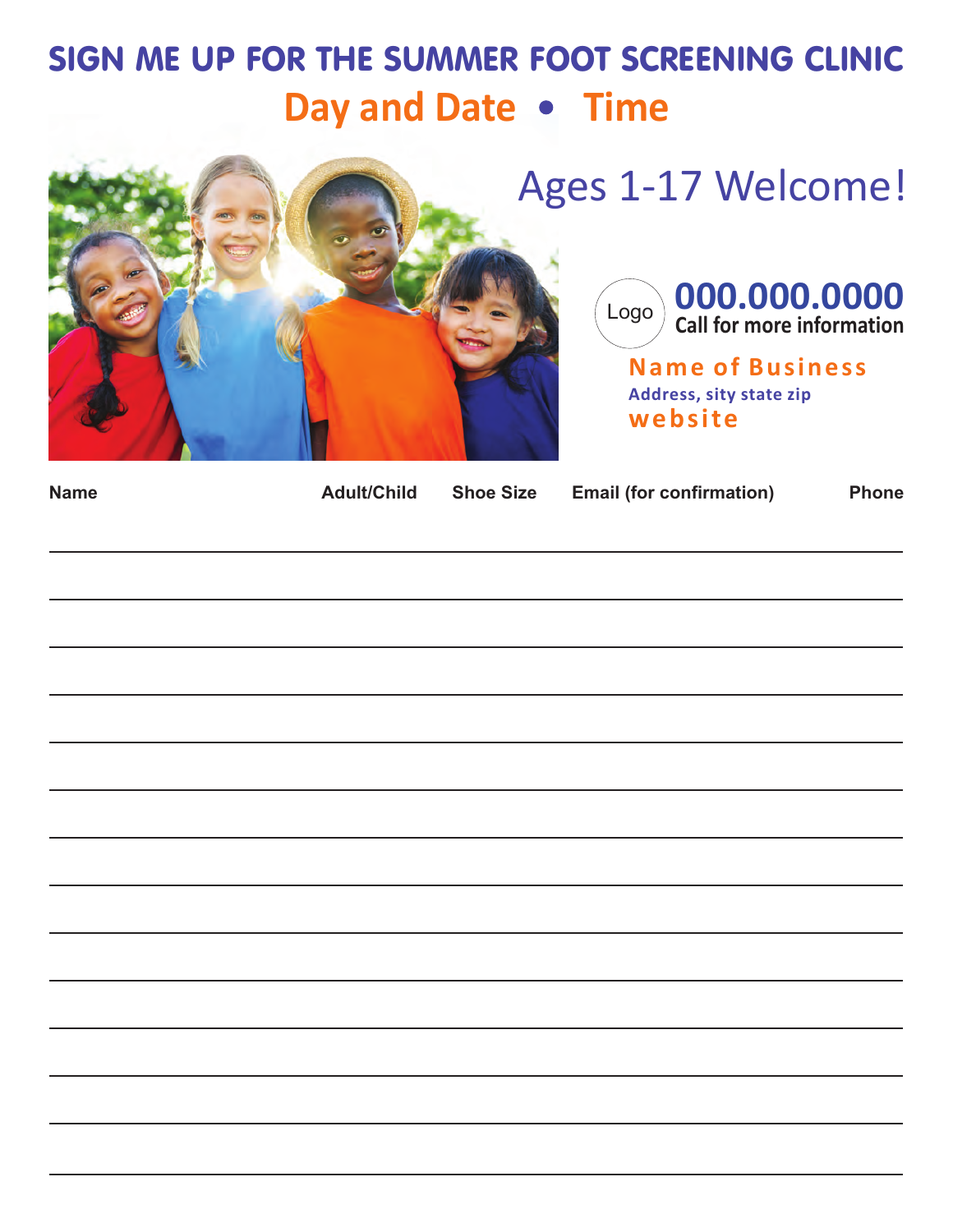### SUMMER FOOT CLINIC REGISTRATION RECEIPT

### **Day and Date • Time**

**Ages 1-17 Welcome**



**BRING THIS TO THE CLINIC AND GET SPECIAL PRICES ON** little ® STEPS **foot orthotics**



**Address, sity state zip Name of Business website**

### SUMMER FOOT CLINIC REGISTRATION RECEIPT

### **Day and Date • Time**

**Ages 1-17 Welcome**

#### Tell Your Friends!

**BRING THIS TO THE CLINIC AND GET SPECIAL PRICES ON** little ® STEPS **foot orthotics**



**Address, sity state zip Name of Business**

**website**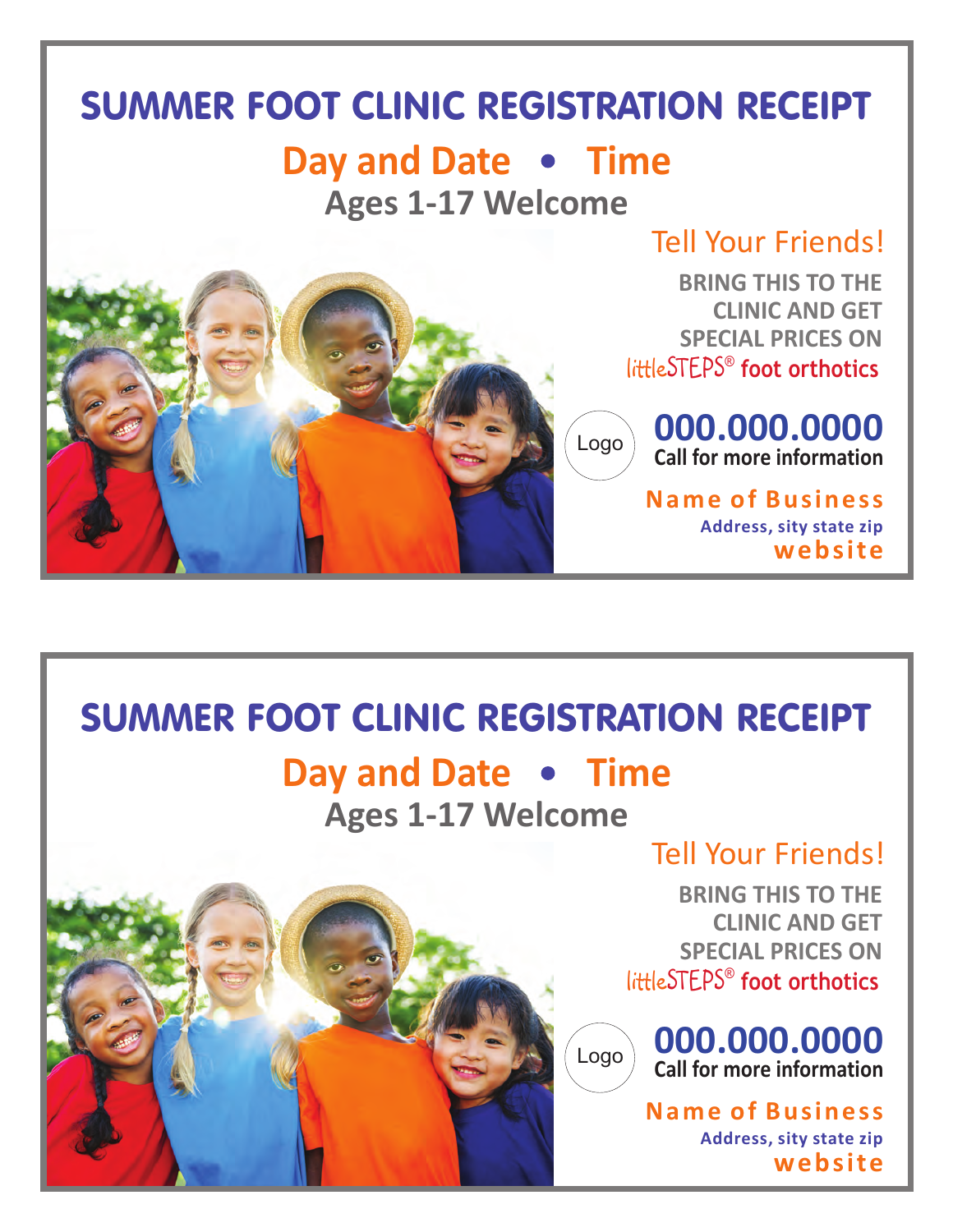## Logo

### **CLINIC REGISTRATION FORM**

| Street Address: <u>Alexander Address:</u> Alexander Address: Alexander Address: Alexander Address: Alexander Address: A                                                                                                            |  |  |  |  |
|------------------------------------------------------------------------------------------------------------------------------------------------------------------------------------------------------------------------------------|--|--|--|--|
|                                                                                                                                                                                                                                    |  |  |  |  |
| Parent E-Mail Address:                                                                                                                                                                                                             |  |  |  |  |
| (Closest relative not living with you)                                                                                                                                                                                             |  |  |  |  |
| Was this due to an accident? Y N Auto________ Work________ Other___________                                                                                                                                                        |  |  |  |  |
|                                                                                                                                                                                                                                    |  |  |  |  |
| Height: Weight: __________ Shoe Size: _________ Shoe Style: ____________                                                                                                                                                           |  |  |  |  |
|                                                                                                                                                                                                                                    |  |  |  |  |
|                                                                                                                                                                                                                                    |  |  |  |  |
| Allergies: <u>Allergies:</u> Allergies: Allergies: Allergies: Allergies: Allergies: Allergies: Allergies: Allergies: Allergies: Allergies: Allergies: Allergies: Allergies: Allergies: Allergies: Allergies: Allergies: Allergies: |  |  |  |  |
|                                                                                                                                                                                                                                    |  |  |  |  |
| How did you hear about us?:                                                                                                                                                                                                        |  |  |  |  |
| $\Box$ Mailer $\Box$ Poster $\Box$ Referred by a friend $\Box$ Referred by a practitioner $\Box$ Website                                                                                                                           |  |  |  |  |
| Patient or Parent/Guardian Signature: Date: Date: Date: Date:                                                                                                                                                                      |  |  |  |  |